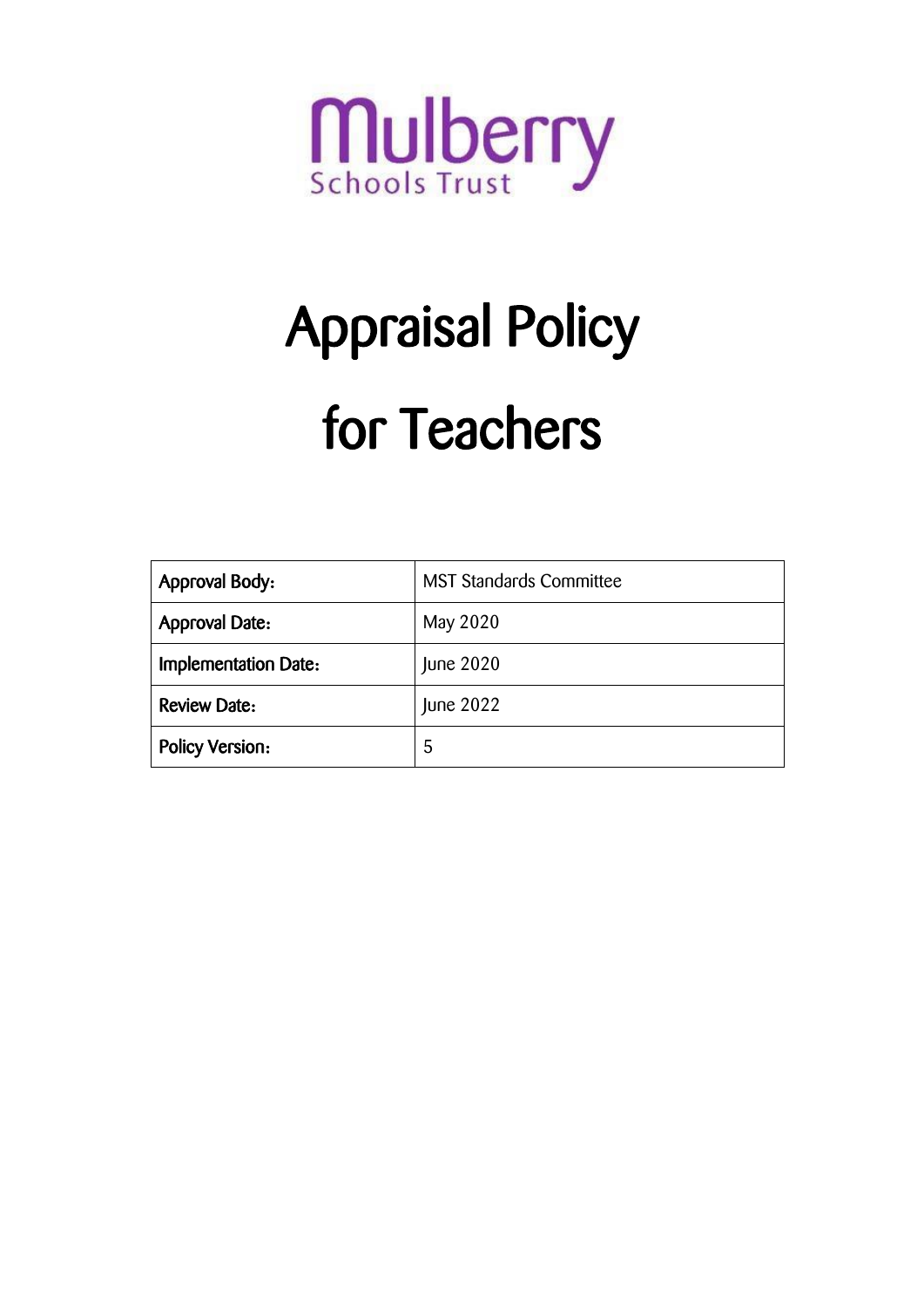

# Version Control

| Version        | Reviewed          | Changes since last version                                                                                                                                                                                                                                                                                                                                               |
|----------------|-------------------|--------------------------------------------------------------------------------------------------------------------------------------------------------------------------------------------------------------------------------------------------------------------------------------------------------------------------------------------------------------------------|
|                |                   | Existing                                                                                                                                                                                                                                                                                                                                                                 |
| $\mathfrak{D}$ | June 2019         | No updates, part of annual review                                                                                                                                                                                                                                                                                                                                        |
|                | June 2020         | Minor wording changes - no further updates to Tower Hamlets policy to<br>implement.                                                                                                                                                                                                                                                                                      |
| 3              | June 2021         | No changes to make- awaiting further updates from Tower Hamlets that<br>have not yet been published.                                                                                                                                                                                                                                                                     |
| 4              | September<br>2021 | Minor changes: to allow for the second appraiser for headteachers /<br>principals to be either a trustee or member of the LGB; to remove the<br>requirement for there always to be an external consultant involved in the<br>CEO's appraisal; to make clear that the reviewing officer will be a trustee<br>not involved in appraisals that year to ensure independence. |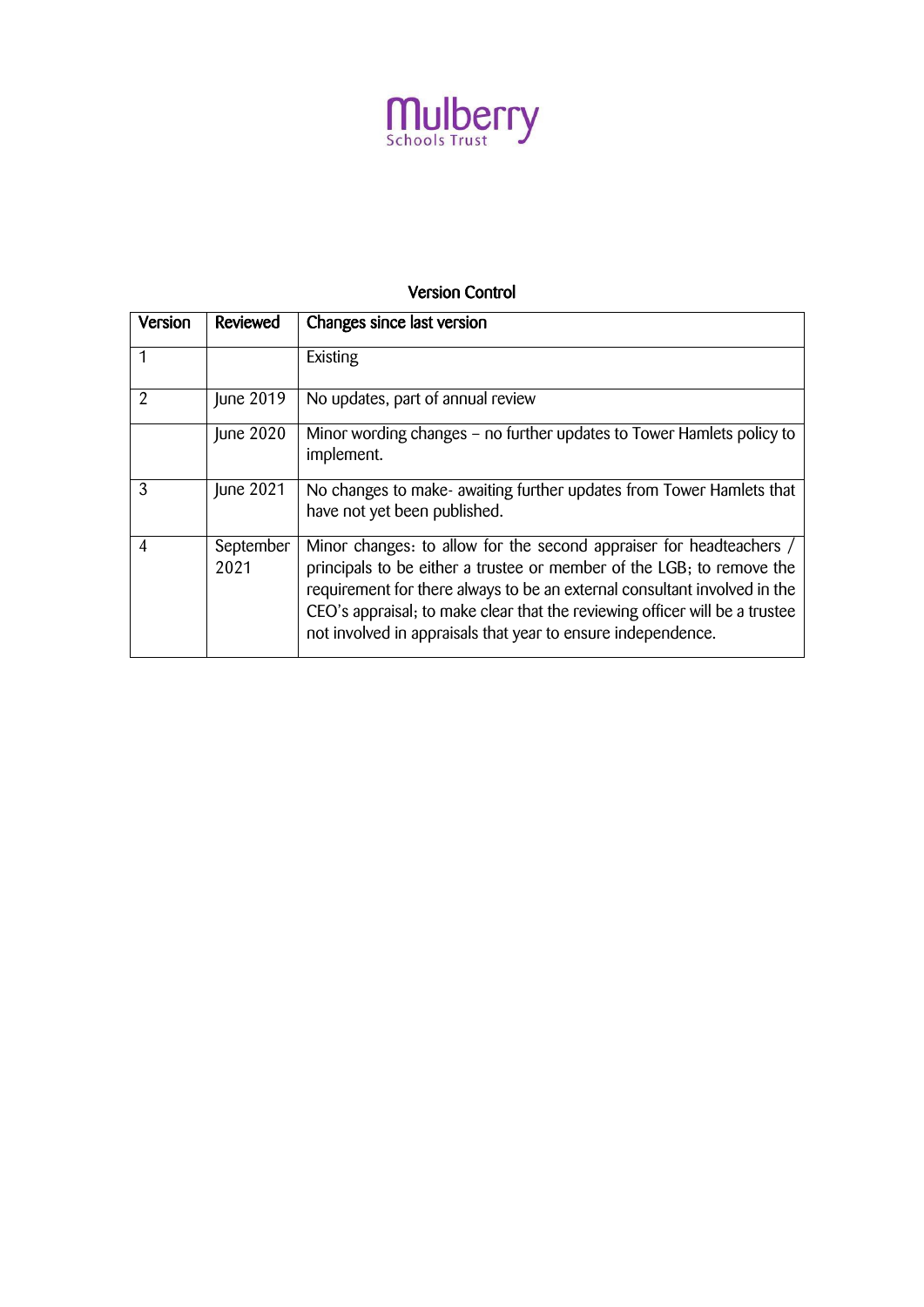This policy has been adopted by the Mulberry Schools Trust and will be applied to all schools which belong to the Mulberry Schools Trust.

# **Contents**

# 1. Introduction

# 2. Purpose of Appraisal

# 3. Appraisal Process

- Appraisal Period
- Appointment of Appraisers
- Objective setting
- Reviewing performance
	- o Observation
	- o Development and Support
	- o Feedback
	- o Assessment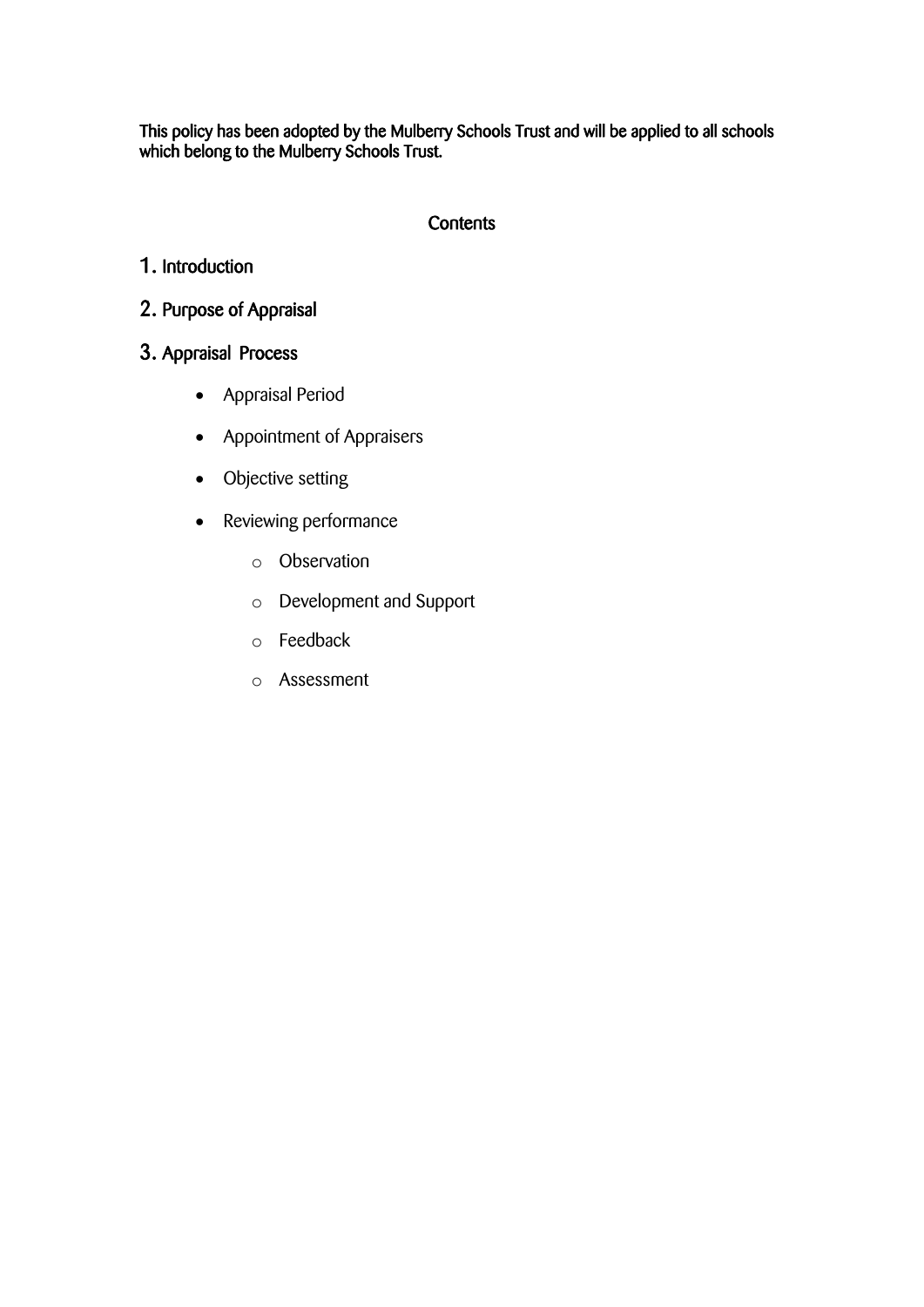

# **Introduction**

The Mulberry Schools Trust adopted this policy on 1st May, 2017 and updates it annually as necessary.

This Policy reflects the arrangements that came into effect on 1 September 2012. These arrangements are set out in the Education (School Teachers' Appraisal) (England) Regulations 2012 (the Appraisal Regulations), which replaced the Education (School Teacher Performance Management) (England) Regulations 2006 (the 2006 Regulations). The 2006 Regulations continue to apply to any performance management cycle which is in progress on 1 September 2012, unless the Trust decides to end that cycle early and to begin a new appraisal period starting on or after that date.

Text in bold indicates statutory requirements contained in the Appraisal Regulations or the School Staffing Regulations.

# Purpose of Appraisal

This policy sets out the framework for a clear and consistent assessment of the overall performance of teachers, including the head teacher, and for supporting their development within the context of the school's plan for improving educational provision and performance, and the standards expected of teachers.

# The policy applies to the CEO, head teacher and to all teachers employed by the school except teachers on contracts of less than one term, those undergoing induction (i.e. NQTs) and those who are the subject of capability procedures.

This policy sets out the framework for a clear and consistent assessment of the overall performance of teachers, the head teachers / principals and CEO and for supporting their development needs within the context of the school's improvement plan and their own professional needs. Where teachers are eligible for pay progression, the assessment of performance throughout the cycle against the performance criteria specified in the statement will be the basis on which the recommendation is made by the reviewer.

This Trust's Appraisal policy is designed to:

- improve staff morale and motivation;
- lead to an entitlement to professional development according to identified needs;
- encourage the development of confident and professional judgements amongst teachers;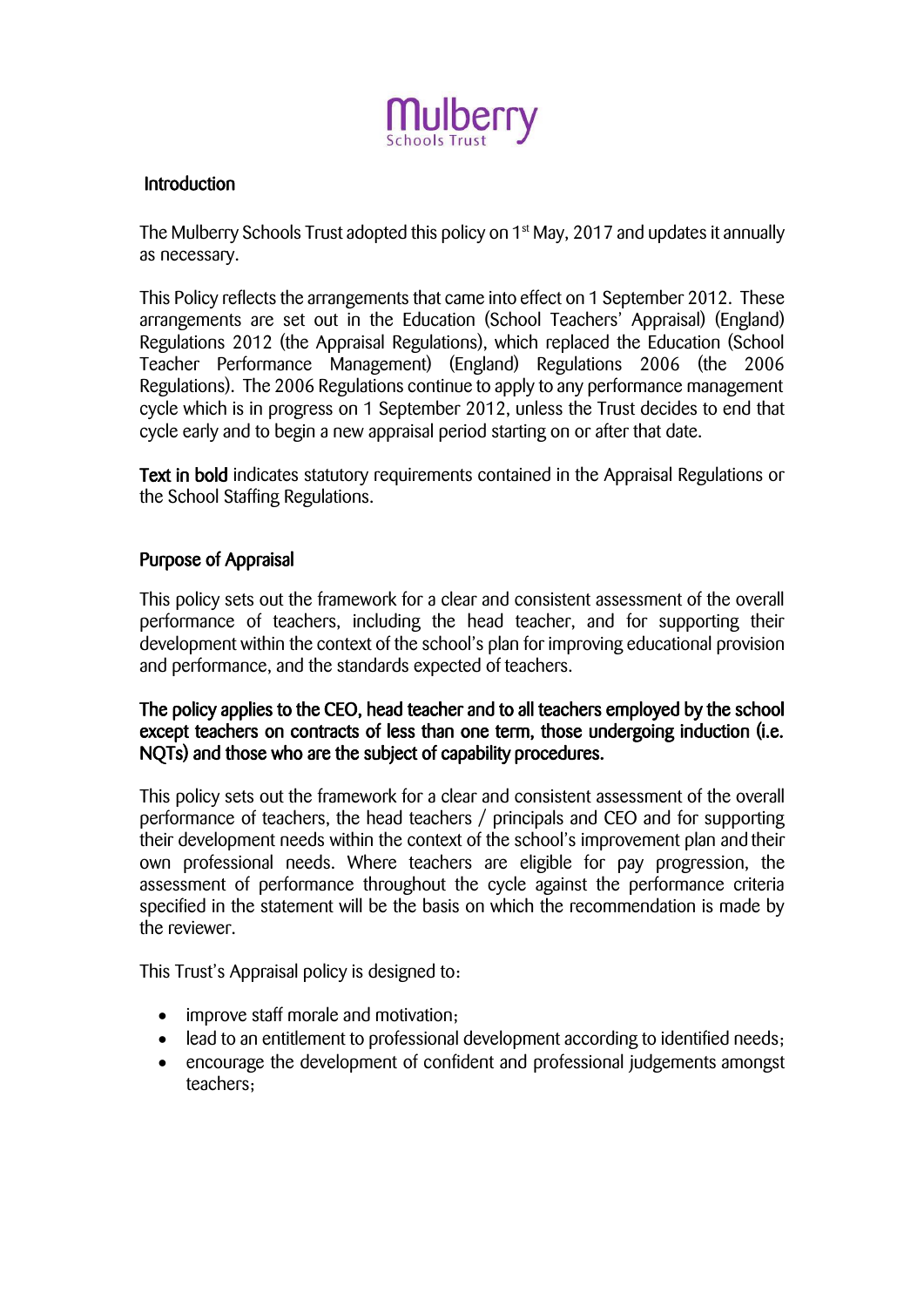

- increase teachers' participation in decision-making and developing a sense of control over their own work;
- identify the resources and facilities needed to support teachers;
- be manageable and not introduce bureaucratic burdens; and
- have regard to the necessity of achieving a work/life balance for all teachers in respect of all aspects of the performance management process.

The Trust believes, therefore, that its policy will create:

- An atmosphere of trust between teachers, reviewers and the head teacher / principal; and
- A proper opportunity for teachers for professional discussion with their reviewers about their work and their professional development.
- Lead to high quality achievement for every pupil at the schools within the Trust.

This policy should be read in conjunction with the Trust's pay policy which provides details of the arrangements relating to teachers' pay in accordance with the School Teachers' Pay and Conditions Document.

#### Appraisal Process

Appraisal in this Trust will be a supportive and developmental process designed to ensure that all teachers have the skills and support they need to carry out their role effectively. It will help to ensure that teachers are able to continue to improve their professional practice and to develop as teachers. Appraisal must include open and honest discussions between the appraiser and the appraisee.

#### The appraisal period

The appraisal period will run for twelve months from 31<sup>st</sup> October to 30<sup>th</sup> October.

Teachers who are employed on a fixed term contract of less than one year will have their performance managed in accordance with the principles underpinning this policy. The length of the period will be determined by the duration of their contract.

There is flexibility to have a longer or shorter appraisal period when teachers begin or end employment with a school in the Trust or when unattached teachers change post within the same family of schools belonging to the Mulberry Schools Trust.

#### Appointing appraisers

The head teacher / principal will be appraised by the CEO of the Mulberry Schools Trust and the Chair of the Local Governing Body (LGB) and one other governor from the LGB.

The CEO will be appraised by the Chair of the Trust and the Chair of the Standards Committee, as well as one other trustee (who may not be the Vice Chair of the Trust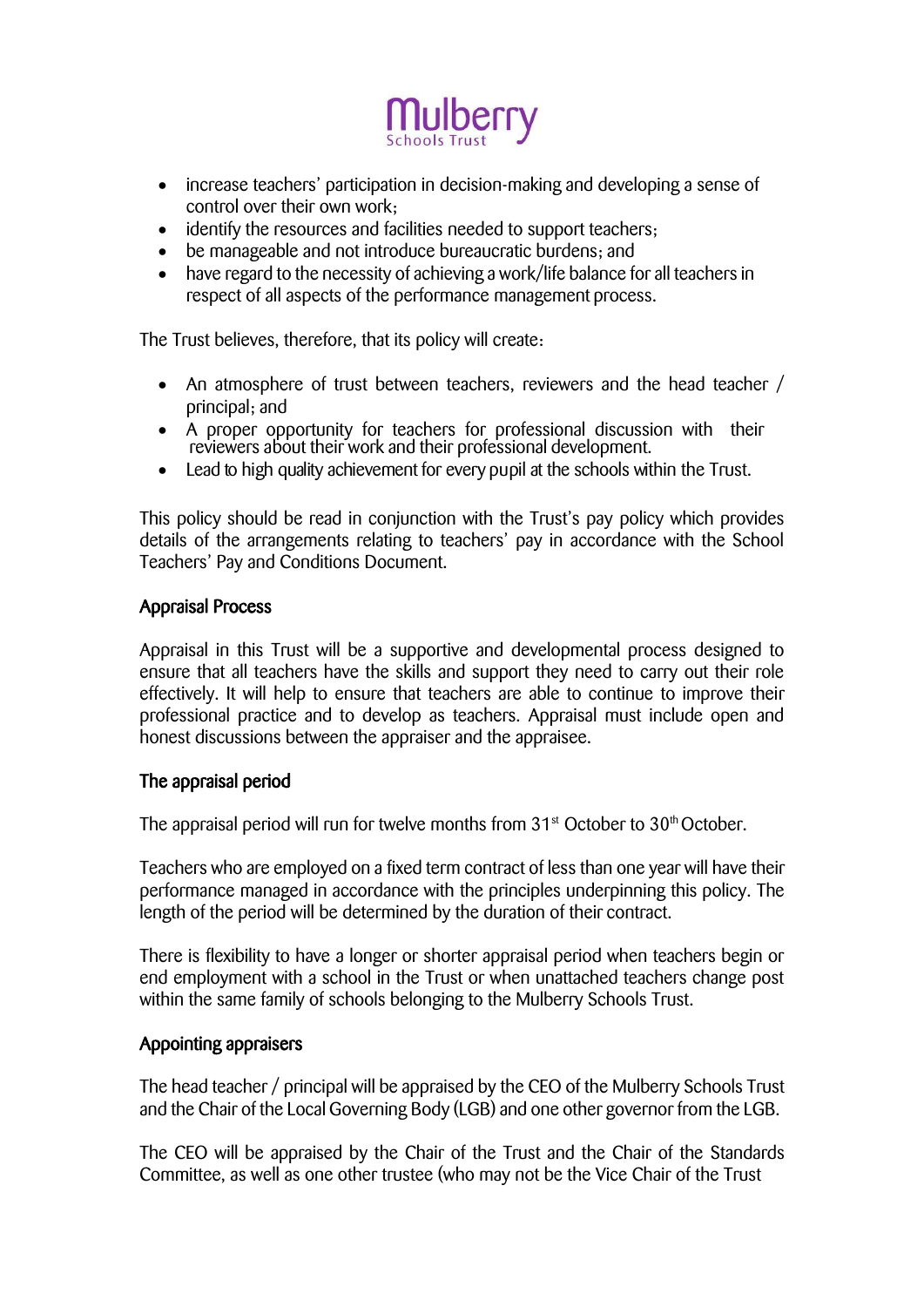

# Board, who is the reviewing officer). The CEO's appraisers will be supported by a suitably skilled external adviser who has been appointed by the Board for that purpose.

The head teacher / principal will decide who will appraise other teachers within their school.

The headteacher will consider an alternative appraiser where a member of staff has a valid and genuine objection to their designated appraiser.

# Setting objectives

The head teacher's / principal's objectives usually will be set by the Chair of the LGB, one other trustee or governor from the LGB and the CEO.

The CEO's objectives will be set by the Chair of the Trust, the Chair of the Standards Committee and one other trustee, usually in consultation with the external adviser.

A reviewing officer will be appointed from amongst the trustees not involved in the appraisal process in case of challenge or appeal by headteachers / principals or the CEO.

#### Objectives for each teacher will be set before, or as soon as practicable after, the start of each appraisal period

Setting more than three objectives, or, for example, using sub-targets, can lead to teachers experiencing unreasonable workload and pressure, making the objectives more difficult to achieve. Therefore, other than in exceptional circumstances, no teacher will be given more than three objectives. The headteacher / principal and CEO may have more than three objectives to allow coverage of their responsibilities although the same considerations should apply with regard to workload that apply to teachers.

The objectives set for each teacher / headteacher or principal / the CEO are intended to contribute to the school's or the Trust's plans for improving provision and performance and improving the education of pupils at a particular school or within the Trust. This will be ensured by quality assuring all objectives against the school improvement plan or other appropriate Trust plans/strategies. Objectives will also take into account their professional aspirations. The objectives set should reflect relevant contractual hours and conditions of service.

The objectives set will be Specific, Measurable, Achievable, Realistic and Time-bound and will be appropriate to role and level of experience. The appraiser and appraisee will seek to agree the objectives but, if that is not possible, the appraiser will determine the objectives. Objectives may be revised if circumstances change. The appraisal objectives for those teachers on the upper pay spine, AST or the senior leadership group must be set at a level that meets the appropriate National Standards.

Before, or as soon as practicable after, the start of each appraisal period, each teacher will be informed of the standards against which that teacher's performance in that appraisal period will be assessed. With the exception of those who are qualified teachers by virtue of holding and maintaining Qualified Teacher Learning and Skills (QTLS) status,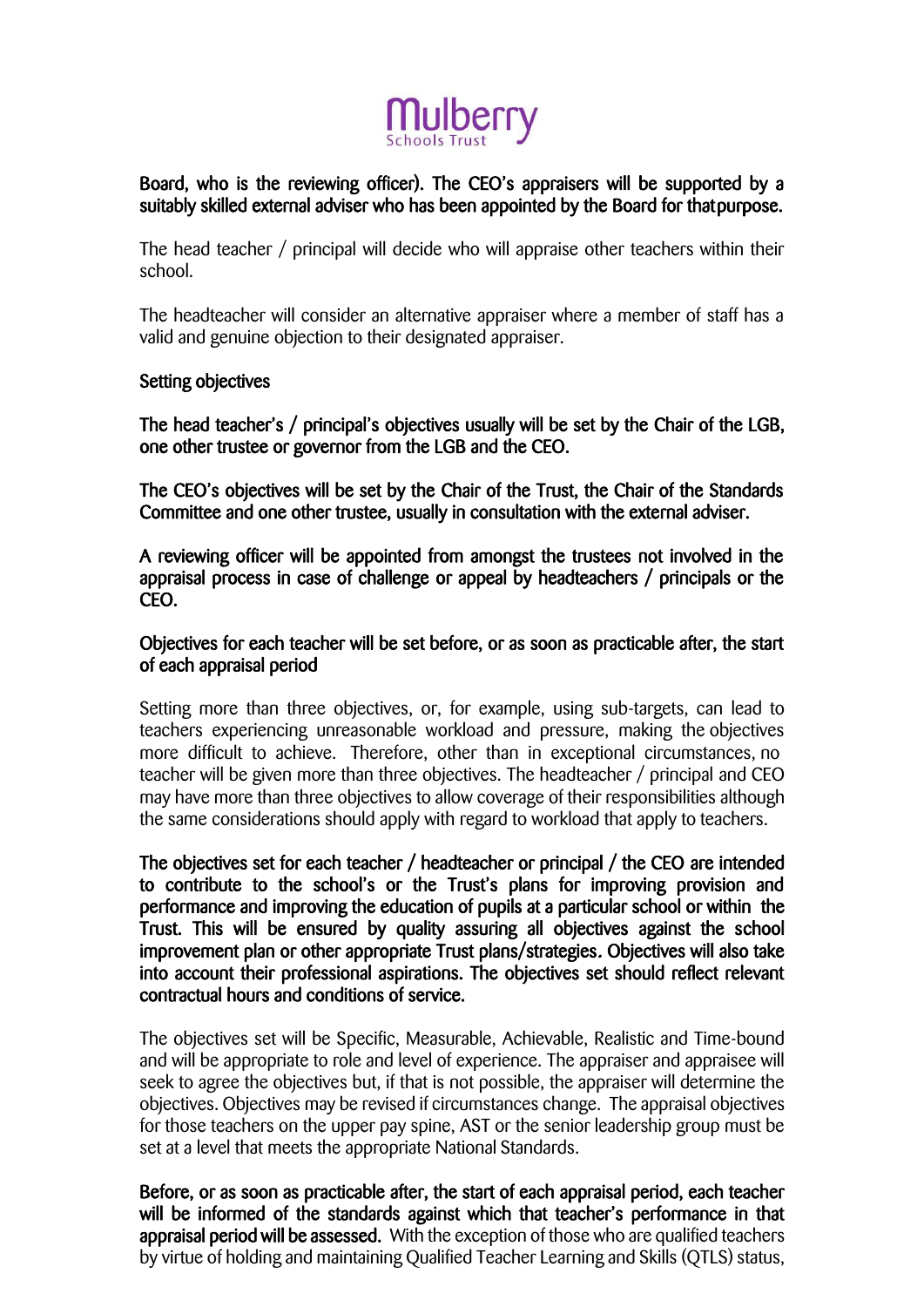all teachers must be assessed against the set of standards contained in the document called "Teachers' Standards" published by the DfE. The Trust will need to consider whether certain teachers should also be assessed against other sets of standards published by the Secretary of State that are relevant to them.

For teachers who are qualified teachers by virtue of holding QTLS status, it is for the Trust to decide which standards are most appropriate. Such teachers may be assessed against the Teachers' Standards, against any other sets of standards issued by the Secretary of State, against any other professional standards relevant to their performance or any combination of those three.

# Reviewing Performance

# **Observation**

The Mulberry Schools Trust believes that observation of classroom practice and other responsibilities is important both as a way of assessing teachers' performance in order to identify any particular strengths and areas for development they may have and of gaining useful information which can inform school improvement more generally. All observation will be carried out in a supportive fashion.

In this Trust, teachers' performance will be regularly observed but the amount and type of classroom observation will depend on the individual circumstances of the teacher and the overall needs of the school. Classroom observation will be carried out by those with QTS. The total period for classroom observations for the purposes of appraisal and the monitoring of teaching and learning will not exceed 3 hours, other than in exceptional circumstances, having regard to the individual circumstances of the teacher and the overall needs of the school. All teachers will have two formal lesson observations over the course of a year. If a colleague is judged to need improvement or to be inadequate, a personalised support plan focused on professional development will begin.

The lesson observation protocol for the Trust including the arrangements for formal lesson observations, learning walks and drop-ins must be followed by all staff. The Deputy Headteacher for Professional Learning in each school will provide further guidance and training to assist in the process. (Please see lesson observation protocol for more details).

The Trust is committed to ensuring that classroom observation is developmental and supportive and that those involved in the process will:

- Carry out the role with professionalism, integrity and courtesy
- Evaluate objectively
- Report accurately and fairly
- Respect the confidentiality of the information gained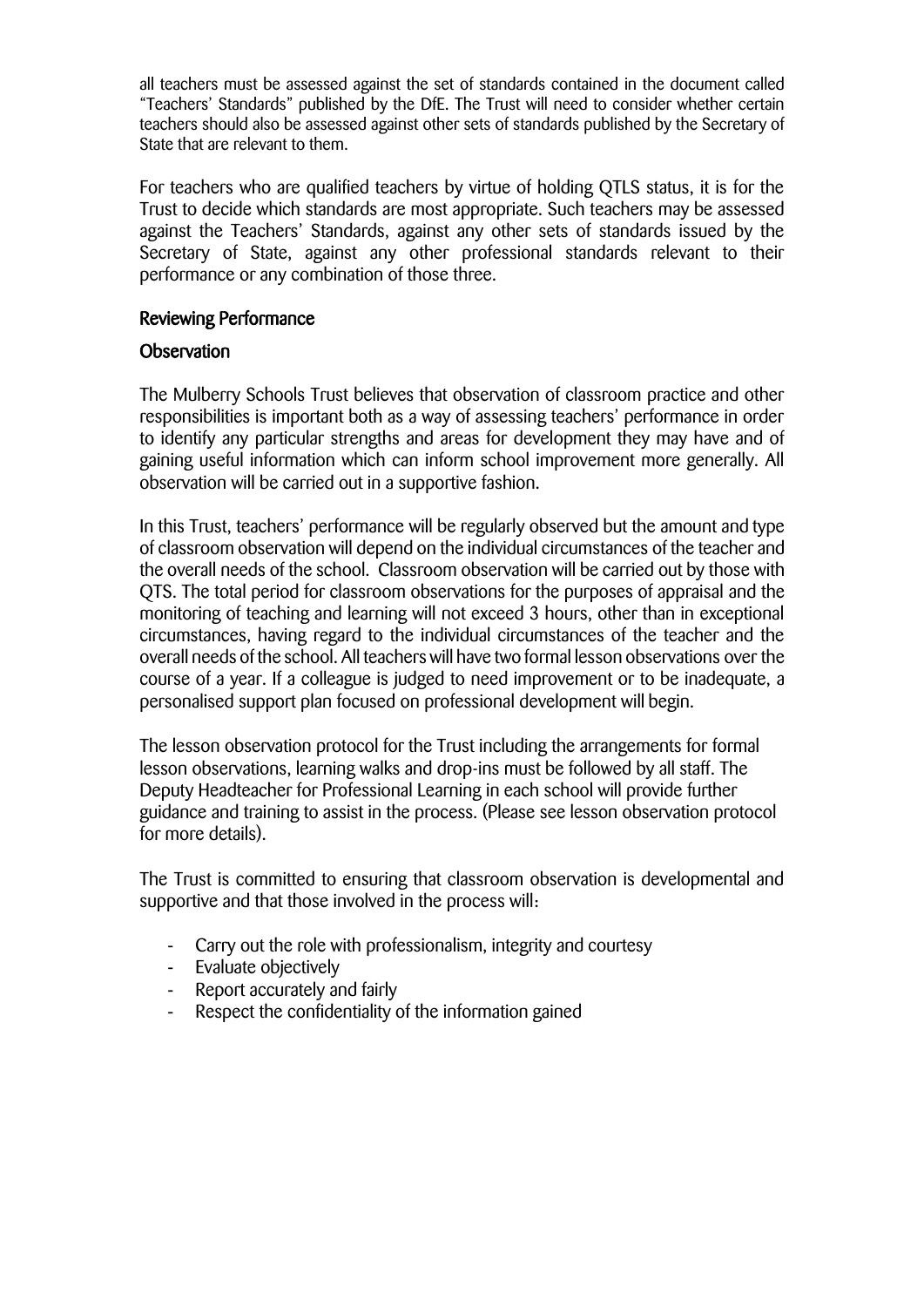

Classroom observation can fulfil a number of functions and Information gathered during the observation will be used, as appropriate, including to inform school self-evaluation and school-improvement strategies in accordance with the school's commitment to streamlining data collection and minimising bureaucracy and workload burdens on teachers. Information gathered from classroom observation will assist the head teacher in the exercise of her/his duty to evaluate the standards of teaching and learning and to ensure that proper standards of professional performance are established and maintained.

In keeping with the Trust's commitment to supportive and developmental classroom observation, those being observed will be notified of their observation for the purposes of appraisal.

Teachers (including the Headteacher) who have responsibilities outside the classroom should also expect to have their performance of those responsibilities reviewed on annual basis.

#### Development and support

Appraisal is a supportive process which will be used to inform continuing professional development. The Trust wishes to encourage a culture in which all teachers take responsibility for improving their teaching through appropriate professional development. Professional development will be linked to school improvement priorities and to the ongoing professional development needs and priorities of individual teachers.

#### Feedback

Feedback will highlight particular areas of strength and discuss what has gone well and highlight how this can be consolidated through CPD etc. Feedback will also highlight any areas of concern, including areas that require improvement and any support that may be required to assist the teacher to achieve the required improvements

The Trust's policy on observation provides examples of support that may be given.

Written feedback will be provided within 10 working days of the observation taking place. The teacher can append written comments on the feedback document.

#### Annual assessment

#### Each teacher's performance will be formally assessed in respect of each appraisal period.

This assessment is the end point to the annual appraisal process, but performance and development priorities will be reviewed and addressed on a regular basis throughout the year through the process of line management meetings.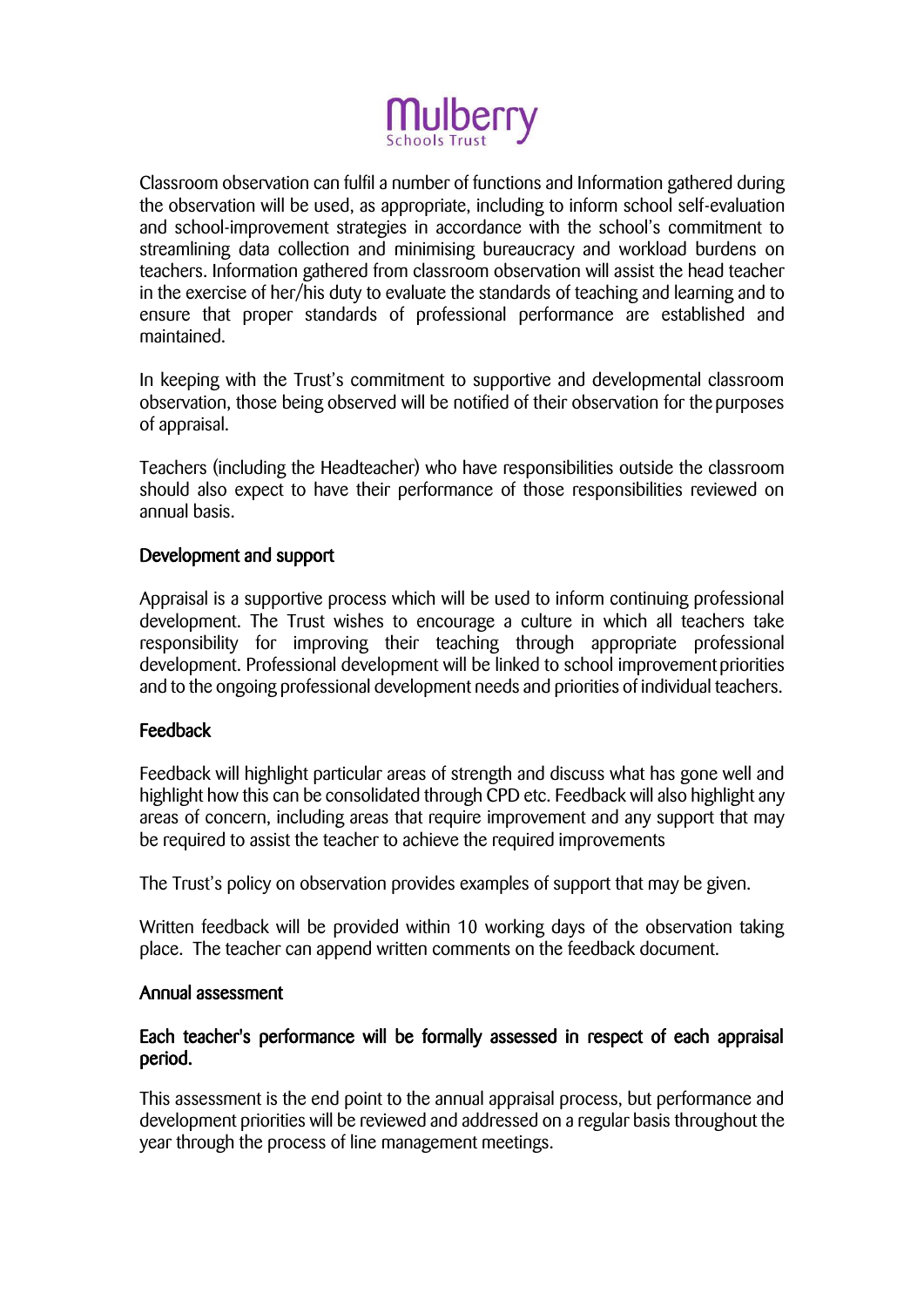

The teacher will receive as soon as practicable following the end of each appraisal period – and have the opportunity to comment in writing on - a written appraisal report. In this Trust, teachers will receive their written appraisal reports by 31 October (the November pay committee for the headteacher / principal and by 31 December for the CEO). Please note that this date is not a statutory requirement. The appraisal report will include:

- details of the teacher's objectives for the appraisal period in question;
- an assessment of the teacher's performance of their role and responsibilities against their objectives and the relevant standards;
- an assessment of the teacher's professional development needs/continuing professional development needs and identification of any action that should be taken to address them;
- a recommendation on pay where that is relevant (NB pay recommendations need to be made by the date of the Trust's pay committee for headteachers / principals and for the CEO by  $31<sup>st</sup>$  December and by 31 October for other teachers);

The assessment of performance and of professional development needs will informthe planning process for the following appraisal period.

# Appendix One: Appraisal Process for the Headteacher / Principal

# With regard to the appraisal of a headteacher / principal, the following process will be observed:

- The headteacher / principal will arrange with the CEO / Chair of the LGB a suitable date for appraisal before the November meeting of the pay committee, allowing a long enough time slot (normally 90 minutes)
- The headteacher / principal will complete the section of their appraisal form which concerns their self-review. They will write their self-review on the form and send this in advance to the CEO for distribution to the appraisers
- The Chair of the LGB will come to the meeting prepared with the self-review and some suggested areas for setting objectives
- The appraisers will review the previous year's work with the headteacher / principal, using and adding to the self-review and agreeing a pay determination
- The appraisers will then work with the headteacher / principal to agree objectives for the next year

The CEO will write up the agreed objectives and pay determination on the appraisal form together with the additional review comments from the meeting and will circulate the form to the headteacher / principal for comment and agreement. The appraisal form, once agreed, will then be signed off by the Chair of the LGB.